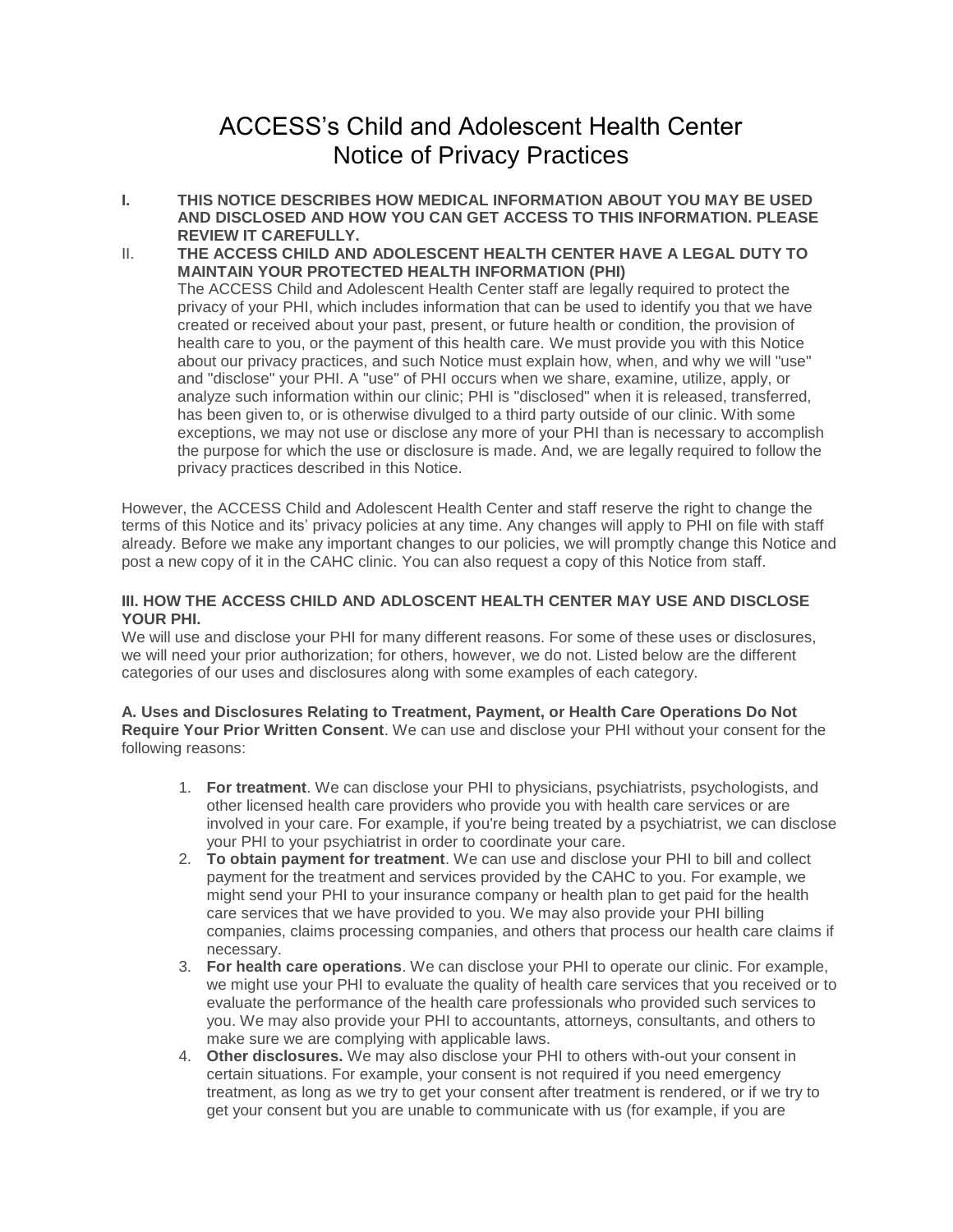unconscious or in severe pain) and we think that you would consent to such treatment if you were able to do so.

**B. Certain Uses and Disclosures Do Not Require Your Consent**. We can use and disclose your PHI without your consent or authorization for the following reasons:

- 1. **When disclosure is required by federal, state or Iocal law; judicial or administrative proceedings; or, law enforcement**. For example, we may make a disclosure to applicable officials when a law requires us to report information to government agencies and law enforcement personnel about victims of abuse or neglect; or when ordered in a judicial or administrative proceeding.
- 2. **For public health activities**. For example, we may have to report information about you to the county coroner.
- 3. **For health oversight activities**. For example, we may have to provide information to assist the government when it conducts an investigation or inspection of a health care provider or organization.
- 4. **For research purposes**. In certain circumstances, we may provide PHI in order to conduct medical research.
- 5. **To avoid harm**. In order to avoid a serious threat to the PHI to law enforcement personnel or persons able to prevent or lessen such harm.
- 6. **For specific government functions**. We may disclose PHI of military personnel and veterans in certain situations. And we may disclose PHI for national security purposes, such as protecting the President of the United States or conducting intelligence operations.
- 7. **For workers' compensation purposes**. We may provide PHI in order to comply with workers' compensation laws.
- 8. **Appointment reminders and health related benefits or services**. We may use PHI to provide appointment reminders or give you information about treatment alternatives, or other health care services or benefits we offer.

# **C. Certain Uses and Disclosures Require You to Have the Opportunity to Object.**

1. Disclosures to family, friends, or others. We may provide your PHI to a family member, friend, or other person that you indicate is involved in your care or the payment for your health care, unless you object in whole or in part. The opportunity to consent may be obtained retroactively in emergency situations.

**D. Other Uses and Disclosures Require Your Prior Written Authorization**. In any other situation not described in sections III A, B, and C above, we will ask for your written authorization before using or disclosing any of your PHI. If you choose to sign an authorization to disclose your PHI, you can later revoke such authorization in writing to stop any future uses and of your PHI by CAHC staff.

#### **IV. WHAT RIGHTS YOU HAVE REGARDING YOUR PHI You have the following rights with respect to your PHI:**

**A. The Right to Request Limits on Uses and Disclosures of Your PHI**. You have the right to ask that we limit how we use and disclose your PHI. We will consider your request, but we are not legally required to accept it. If we accept your request, we will put any limits in writing and abide by them except in emergency situations. You may not limit the uses and disclosures that we are legally required or allowed to make.

**B. The Right to Choose How We Send PHI to You**. You have the right to ask that we send information to you to at an alternate address (for example, sending information to your work address rather than your home address) or by alternate means (for example, e-mail instead of regular mail) we must agree